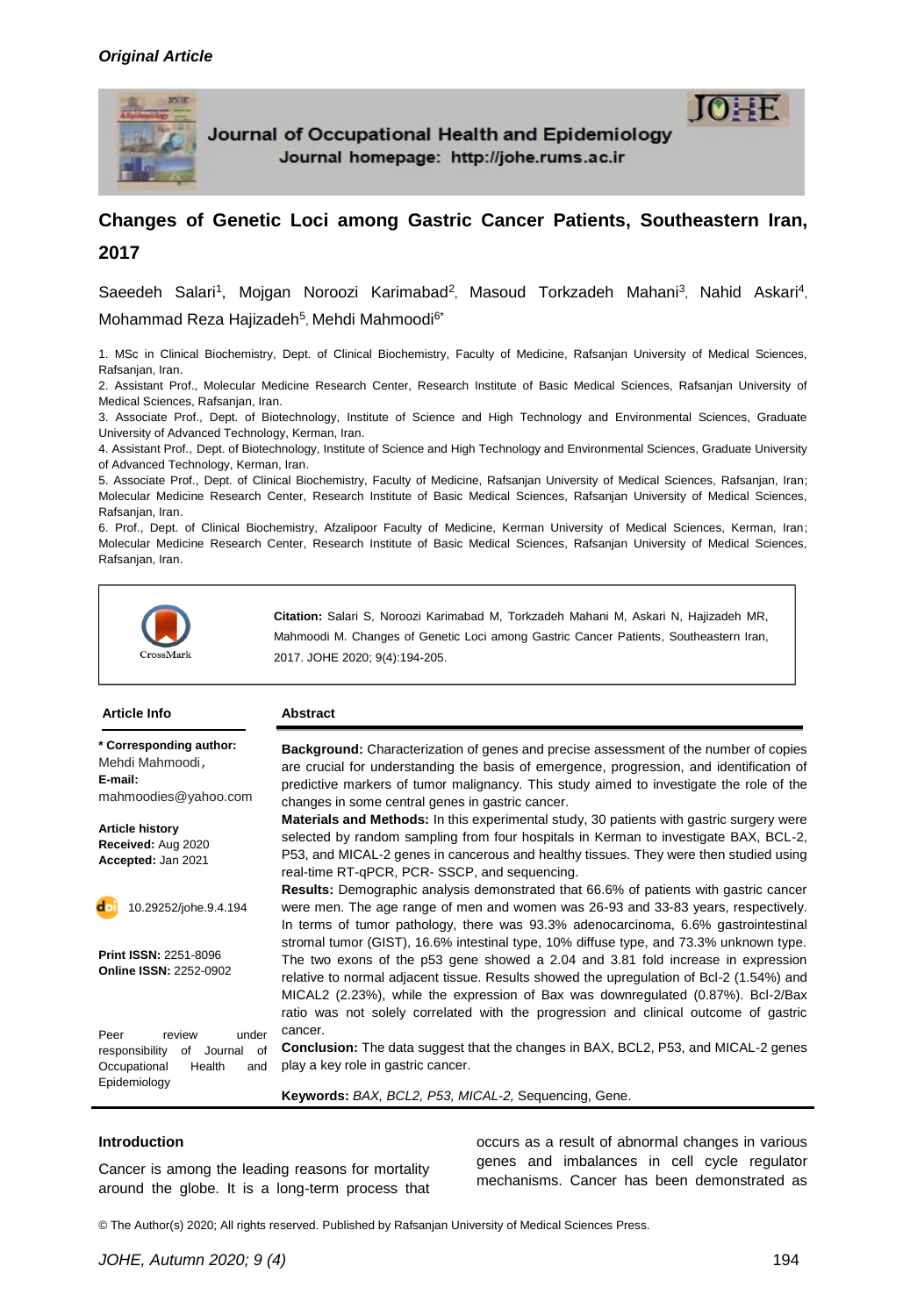the third most common mortality factor in Iran, so that 14% of deaths are related to cancer. Invasion and metastasis are critical determinants of cancer deaths. The genes and molecules participating in these processes must be considered as potential prognostic factors. The incidence of gastric cancer, as a major global health concern, is affected by geographic and ethnic differences all over the world [\[1\]](#page-10-0). In recent years, various reports have shown that gastric cancer is the fourth most prevalent cancer in Iran [\[2,](#page-10-1) [3\]](#page-10-2); it is estimated to be the second most common malignancy worldwide. Global estimations have demonstrated that more than 930,000 new gastric cancer cases are diagnosed annually, 700,000 of which are dead [\[4\]](#page-10-3). Even though the incidence of gastric cancer is declining, the outcomes of patients with the disease remain disappointing since no sensitive biomarker is available for early prediction of recurrence and chemosensitivity [\[3,](#page-10-2) [5\]](#page-10-4). Infection with Helicobacter pylori represents a strong and established risk factor for gastric cancer; however, it is not sufficient to develop this cancer [\[6\]](#page-10-5). Gastric cancer displays transformations in multiple oncogenes, cell cycle regulators, tumor suppressors, and DNA repair genes [\[7\]](#page-10-6). In this regard, both Bax and Bcl-2 are vital genes promoting apoptosis, and the sensitivity of cells to apoptotic stimuli is closely related to the ratio of Bcl-2/Bax. Bcl-2 gene, located at 18q21.3, encodes a 25KDa protein located on the nuclear envelope, cytoplasmic side of the mitochondrial outer membrane, and endoplasmic reticulum [\[8\]](#page-10-7). Apoptosis is the programmed cell death that plays an essential role in carcinogenesis. The process of apoptosis involves a number of proteins from the Bcl-2 gene family with different functions. Bcl-2 proteins inhibit the mitochondrial pathway of apoptosis through interaction with other members of the Bcl-2 gene family. Apoptotic disorders are related to the development of malignancies such as gastric cancer [\[8\]](#page-10-7).

On the other hand, p53 tumor antigen is located at 17pl3 and is the most frequently altered gene in human cancers. It is a transcription factor expressed at low levels under normal conditions; its expression is increased upon DNA damage, oncogene activation, nutritional deprivation, and hypoxia [\[9\]](#page-10-8). P53 is one of the best-studied genes involved in the formation and/or progression of cancer. It plays a crucial role in tumor suppression, and *its* mutations can be detected in over half of human cancers [\[10\]](#page-10-9). Not only anti-tumor transcriptional activity is lost in mutant p53, but also oncogenic functions are often acquired for promotion of tumor proliferation, invasion, and drug resistance [\[11\]](#page-10-10). Although many articles have been

published concerning p53 abnormality in patients with gastric cancer, its prognostic impact remains controversial [\[12\]](#page-10-11). However, the family of Molecules Interacting with CasL (MICAL) destabilizes F-actin in cytoskeletal dynamics by catalyzing actin oxidation/reduction reactions [\[13\]](#page-10-12). This family of multidomain proteins has been conserved from insects to humans, and it is increasingly attracting attention due to participation in several key processes in both health and disease [\[14\]](#page-10-13). MICAL-1 has been discovered during screening for CasL-interacting proteins, and a search for proteins that bind to the cytoplasmic domain of plexin receptors has led to the discovery of MICALs. Two more MICAL proteins (MICAL-2 and MICAL-3) have been detected in humans and rodents after identifying MICAL-1 [\[15\]](#page-10-14). MICAL-2 is likely to be implicated in prostate cancer progression and could be a novel candidate molecular marker or treatment target in this cancer [\[13,](#page-10-12) [16\]](#page-10-15). Significant overexpression of MICAL2 mRNA has been shown in aggressive, poorly differentiated/undifferentiated, primary human gastric and renal epithelial cancers. Further involvement of MICALs in human cancers has not been explored [\[13\]](#page-10-12). Identification of prognostic factors for the diagnosis and determination of optimal therapeutic strategies in patients with gastric cancer is essential [\[17\]](#page-11-0). Diagnosis of gastric cancer in the early stages can definitely contribute to better treatment; therefore, the goal of the current study is to investigate the role of *BCL-2, BAX, P53,* and *MICAL-2* genes in the early diagnosis of gastric cancer.

# **Materials and Methods**

This retrospective experimental study was conducted at the laboratory of the Kerman Graduate University of Advanced Technology. Thirty gastric cancer candidates were selected from four hospitals in Kerman (Afzalipour, Fatematalzahra, Payambareazam, Arjmand) in 2017 by random sampling with written permission. The research and its tool were approved by the Research Ethics Committee of Rafsanjan University of Medical Sciences (NO: IR.RUMS.REC.1395.63), and ethical principles were observed during the research. The severity of patients' condition and extensive metastasis were among the reasons for the rejection of samples from which healthy tissue could not be separated from the tumor. Moreover, due to the anesthesia during surgery and lack of standardized nucleic acid stabilization techniques, the tissue could be subjected to hypoxia, changing the expression levels of several genes. Long-term hypoxia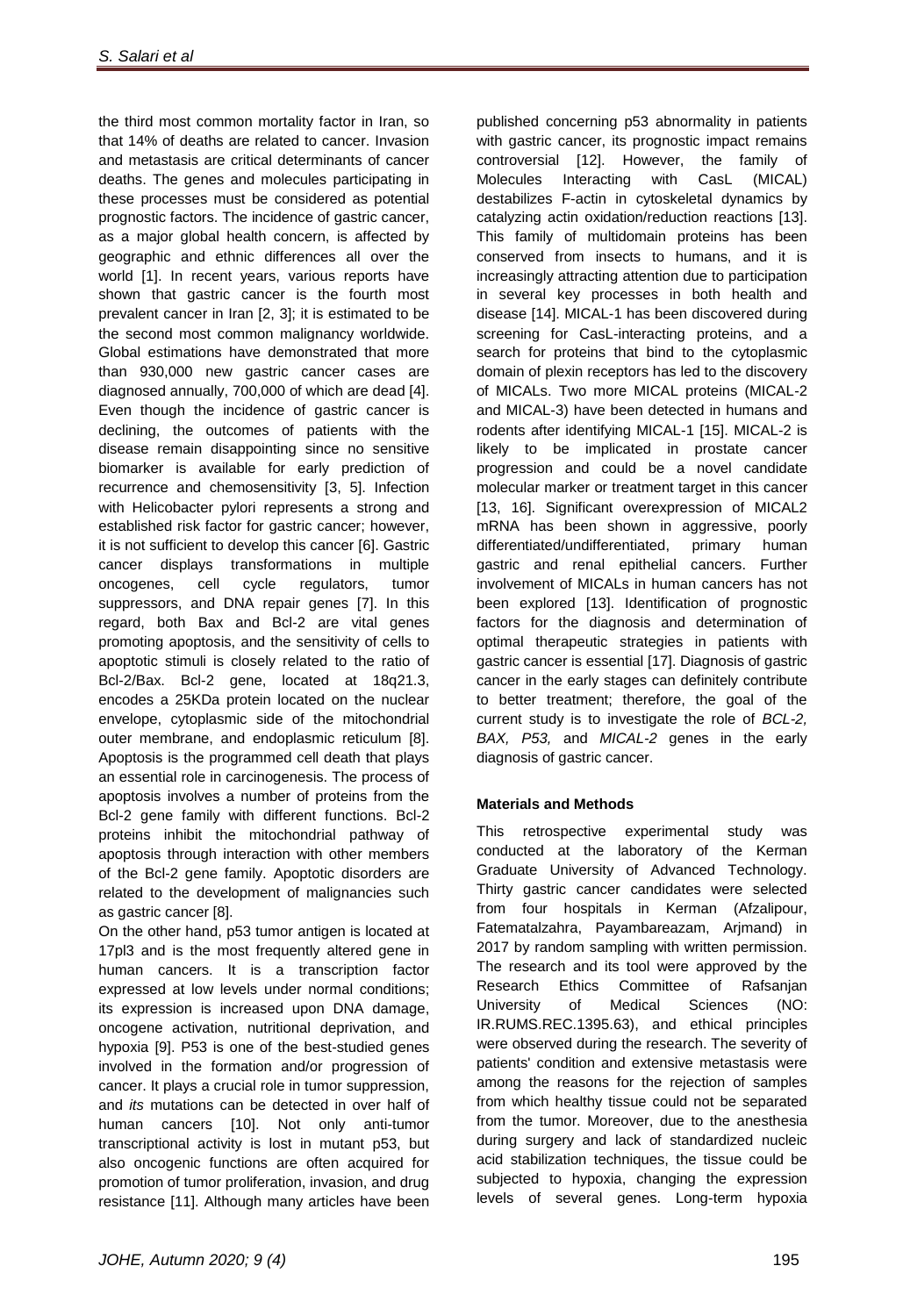reduced the local tissue pH, reducing the nucleic acid yield and quantity, as well as deteriorating the sample. Using simple random sampling and random numbers, 30 samples were chosen for this research. The general formula for random sampling is as follows:

#### P=1- N-1/N.N-2/N-1….N-n/N-(n-1)

Part of tumor tissue along with adjacent intact tissue (as control) was removed by the surgeon. The samples were kept at -80°C in MEMα to prevent RNA damage. Gastric cancer was diagnosed through appropriate tests, endoscopy, and imaging by specialist physicians. A pathologist was responsible for the diagnosis and separation of tumor tissue from normal tissue. The laboratory mortar was disinfected and autoclaved; then, the tissue samples were cut into small pieces, pulverized in the mortar using liquid nitrogen, and transferred to a 1.5 mL microtube.

DNA and RNA were extracted using Analytic Jena Kit (Jena, Germany) according to the manufacturer's instructions. Finally, 100 μL of elution buffer and 80 μL of RNase-free water were added to DNA and RNA filters, respectively, and incubated for one minute at room temperature, followed by centrifugation at 8,000 g for one minute. The RNAs and DNAs were stored at -80°C and -20°C for the next steps, respectively.

The quantity and quality of DNA and RNA, besides

their absorbance, were measured by a spectrophotometer at 260 and 280 nm wavelengths. The concentration of RNA was calculated using the following formula:

RNA Concentration ( $\mu$ g/mL) = A260 × 40 × dilution factor

The absorbance ratio was calculated at A260/A280 nm. For a pure RNA and DNA sample, this ratio was 1.8.

The concentration of DNA was calculated using the following formula:

DNA Concentration ( $\mu$ g/mL) = A260 × 50 × dilution factor

DNA samples were subsequently stored in a -20°C freezer for later use.

The quality of extracted DNA and RNA was measured using agarose gel electrophoresis [18].

cDNA was synthesized from 1 μg of total RNA using Takara Kit according to the manufacturer's protocol. Three specific primer pairs were used in this study, as listed in Table 1. For each primer, the cDNA concentration and cycling time were optimized. The fragments were amplified in a 20µl reaction volume containing 100 ng cDNA. The selected primers were amplified using Takara Master Kit according to the supplier's instruction. The initial concentration of each sample was normalized against the β-actin reference gene concentration to obtain the expression value.

| <b>Primer</b>      | <b>Primer sequence</b>    | Tm $(^{\circ}C)$ |     |
|--------------------|---------------------------|------------------|-----|
| $\beta$ - actin    | F:GGACATCCGCAAAGACCTGTA   |                  | 189 |
|                    | R:ACATCTGCTGGAAGGTGGACA   | 57               |     |
| <b>MICAL-2</b>     | F:CAACCCGTGTGTGTCTCATC    | 58               | 209 |
|                    | R:GTGGATGCCTGGACAAAGTT    |                  |     |
| BCL <sub>2</sub>   | F: GTGGATGACTGAGTACCTGA   | 62               | 119 |
|                    | R: AGCCAGGAGAAATCAAACAGA  |                  |     |
| <b>Bax</b>         | F: TTTGCTTCAGGGTTTCATCC   | 57               |     |
|                    | R: CAGCTCCATGTTACTGTCCA   |                  | 154 |
| P <sub>53</sub> -4 | F:AATGGATGATTTGATGCTGTCCC | 57               | 273 |
|                    | R:CGTGCAAGTCACAGACTTGGC   |                  |     |
| P <sub>53</sub> -5 | F:TTCCTCTTCCTGCAGTACTC    |                  | 184 |
|                    | R:TCCGTCATGTGCTGTGACTG    | 56               |     |
| P53-6              | F: GCCATCTACAAGCAGTCACA   |                  | 113 |
|                    | R: GCCAGACCTAAGAGCAATCA   | 57               |     |
| P53-7              | F:TTGTCTCCTAGGTTGGCTCT    | 58               | 110 |
|                    | R:CAAGTGGCTCCTGACCTGGA    |                  |     |

|  | Table 1. The sequences of primers used for amplifying BAX, BCL-2, P53, MICAL-2, and B-actin genes |  |  |  |  |  |
|--|---------------------------------------------------------------------------------------------------|--|--|--|--|--|

On the other hand, Primer 3 software was used for designing forward and reverse primers to amplify the region related to *BAX, BCL2, P53*, *MICAL*-2, and β-actin (as an internal control) genes. For further confirmation of G-C content,  $T_m$ temperature, and lack of primer dimers, these primers were assessed by Gene Runner Program (version 3.50 Hasting Software, Inc. 1994). The

primers were designed such that to bind only to the desired sequence in the relevant transcript, and they were ordered for synthesis to FAZA Biotech Company.

In this experimental study, real-time-PCR was used to investigate the expression of Bcl-2, Bax, MICAL2, and p53 in normal and tumoral gastric tissues. Moreover, the Bcl-2, Bax, MICAL2, and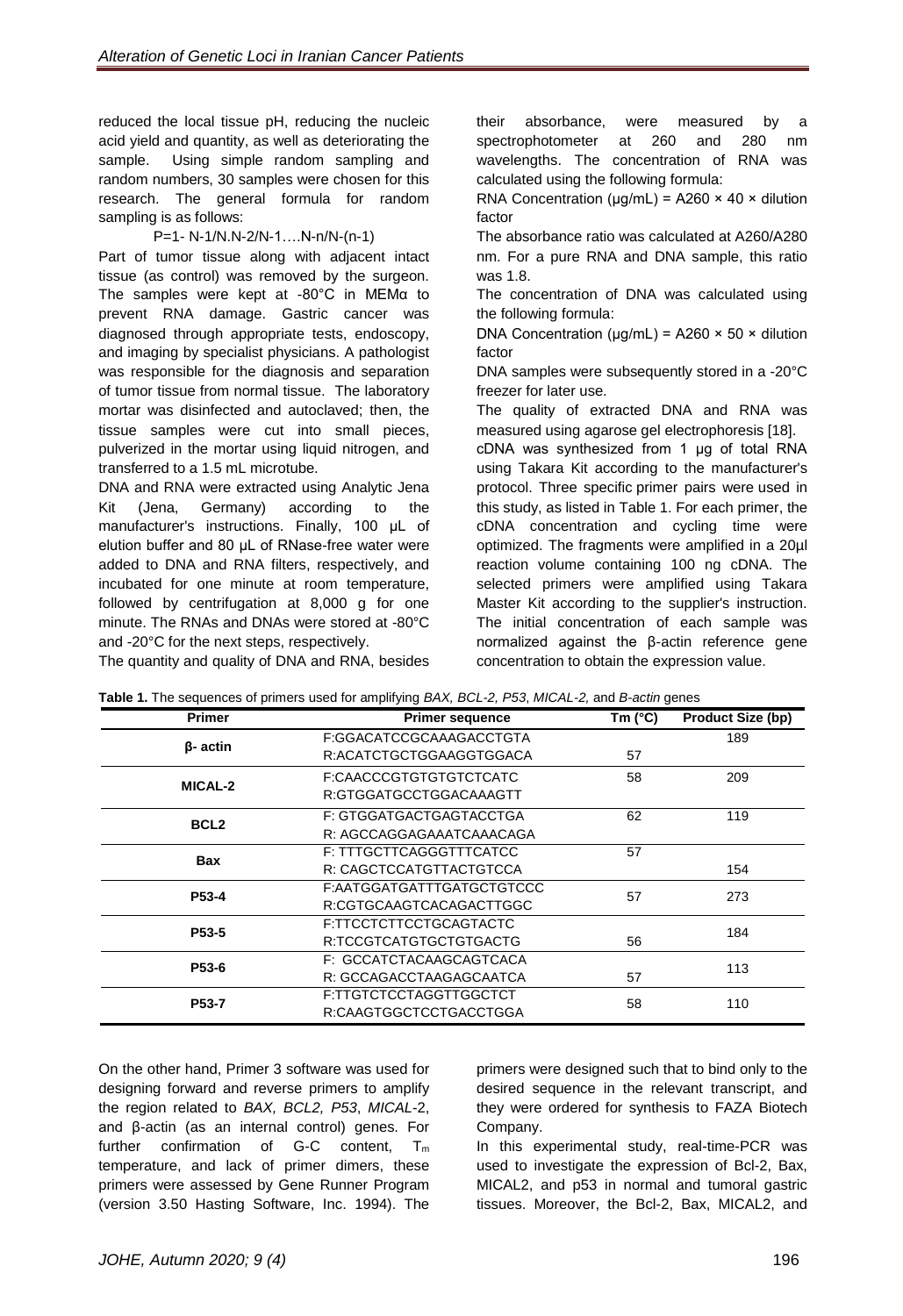p53 expression ratio were determined. To investigate the genes, Analytik Jena Kit (Jena, Germany) was used as described above. cDNA was synthesized from RNA by enzymes using a primer hybridizing with RNA. The quantity and purity of the extracted RNA were determined using Cary 60 spectrophotometer, and the OD ratio was measured in A260/A280 nm. Samples with OD260/280 equal to 1.8-2.2 were used for cDNA synthesis. The primers specific to the genes were used in this test. PCR reaction was conducted according to the following program. To amplify the gene fragments, after initial denaturation at 95°C for 2 minutes, PCR reaction was performed in 33 cycles with the thermal program of 95°C for 30 seconds, 58°C for 30 seconds, and 72°C for 15 seconds. The final elongation step was performed for 5 minutes at 72°C.

In order to perform PCR-SSCP, PCR products of different samples were analyzed by polyacrylamide gel electrophoresis. First, the PCR products were incubated at 95°C for 5 minutes for denaturation and were then immediately transferred to an icechilled container. Polyacrylamide gel (12%) was used to perform SSCP vertical electrophoresis system. Subsequently, 5 µl of PCR product was added to 5 µl SSCP buffer (formaldehyde 95%, sodium hydroxide 10 mM, bromophenol blue 0.05%, and xylene cyanol 0.05%), and the mixture was loaded into electrophoresis wells.

Electrophoresis was performed for 5 hours at 70 V in a 0.6 TBE buffer. The gel was stained with silver nitrate. For this purpose, the gel was placed in solution A (ethanol 10% and acetic acid 0.5%) and was then transferred to solution B (silver nitrate 0.1%) for 10 minutes. It was eventually placed in solution D (Sodium bicarbonate) and was scanned after washing with distilled water.

In order to verify more precisely, based on the size of the target sequence,  $2\%$  (w/v) Agarose powder was dissolved in 1X TBE buffer. Later, the gel was kept in ethidium bromide solution for 15 minutes and was then transferred to distilled water for 5 minutes to remove the background stain.

The data were then exported to an Excel worksheet and analyzed with LinRegPCR (v2014.2) program [19].

### **Results**

Statistical analysis of patients' healthcare records (medical notes) showed that the mean age of the patients was 63 years  $(75±11)$ . The most common age group was 60-90 years, with the predominance of males (66.6%). In the present study of the prevalence of pathologic findings in gastric cancer, most patients had adenocarcinoma. Tumors were classified as intestinal- (16.6%), diffuse (10%) and unknown type (73.4 %) (Table 2).

|                                          | Frequency of epidemiologic and<br>malignancy indicators | <b>Number</b> | Percentage |
|------------------------------------------|---------------------------------------------------------|---------------|------------|
| Age                                      | 60 <sup>5</sup>                                         | 17            | 56.6       |
|                                          | 60<                                                     | 13            | 43.3       |
| Gender                                   | Male                                                    | 20            | 66.6       |
|                                          | Female                                                  | 10            | 33.3       |
|                                          | Adenocarcinoma                                          | 27            | 93.3       |
| Tumor type pathology                     | Lymphoma                                                | 0             | 0          |
|                                          | <b>GIST</b>                                             | 3             | 6.6        |
|                                          | Intestinal                                              | 5             | 16.6       |
| <b>Pathology of gastric</b><br>carcinoma | <b>Diffuse</b>                                          | 3             | 10         |
|                                          | Unknown                                                 | 22            | 73.3       |
| <b>Tumor differentiation</b>             | Good differentiation                                    | 2             | 6.6        |
| grade                                    | Intermediate differentiation                            | 8             | 26.6       |
|                                          | Poor differentiation                                    | 20            | 66.6       |

**Table 2.** Demographic overview and statistical analysis of patients

After extracting DNA and RNA, their purity and quality were read in a Nanodrop device using an RNX-plusTM kit (CinnaGen), and an OD ratio of A260/A280 for RNA was obtained, which is

approximately equal to 2 in optimal conditions. Moreover, the extracted DNA and RNA were electrophoresed on agarose gel (Fig. 1).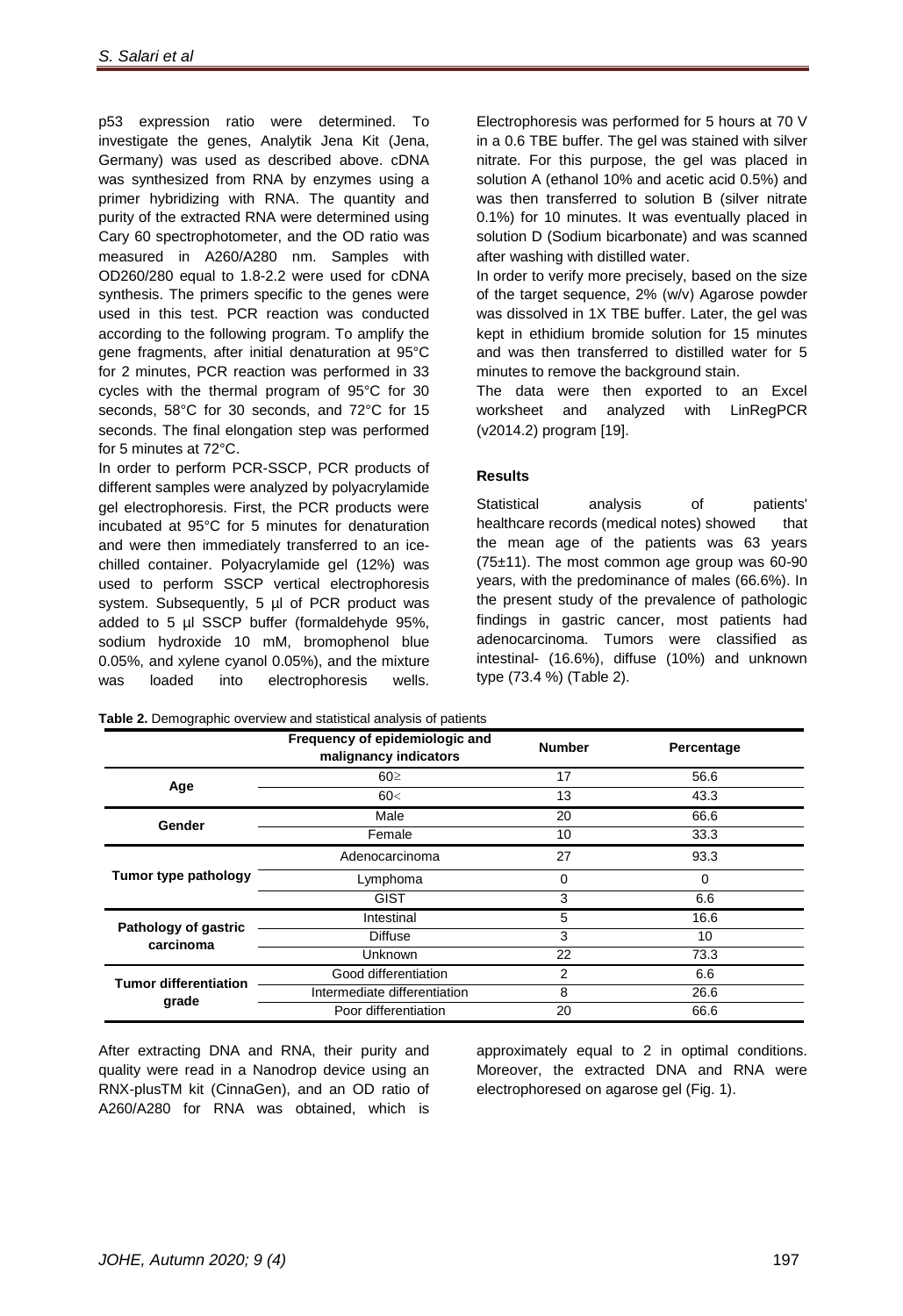

**Fig. 1.** Agarose gel electrophoresis of total RNA (a) and DNA (b)

PCR products obtained by amplifying exons 4, 5, 6, and 7 of the p53 gene in 2% agarose gel from gastric cancer samples are shown in Fig. 2.

For PCR-SSCP (single-strand conformation) of the amplified PCR product, it was placed at 95°C for five minutes to be denaturized and was then immediately transferred to an ice pack. Subsequently, according to the method mentioned above, the mutations were detected using polyacrylamide gel electrophoresis.

According to PCR-SSCP of the *P53* gene, there was 23%, 55%, and 7% mutation in exon 4, 6, and 7, respectively (Fig. 2A). However, based on sequencing results, two cases of deletion (codons 250-253) and one case of missense (codon 248) mutation were detected; the findings are presented in Table 3.



**Fig. 2.** Electrophoresis of PCR product obtained by amplifying exons 4, 5, 6, and 7 in agarose gel 2% in gastric cancer samples

Fig A: Expression of exon 4 of the p53 gene and the target band (273 bp) in the standard range

Fig B: Expression of exon 5 of the p53 gene and the target band (184 bp) in the standard range

Fig C: Expression of exon 6 of the p53 gene and the target band (113 bp) in the standard range

Fig D: Expression of exon 7 of the p53 gene and the observation band (110 bp) in the standard range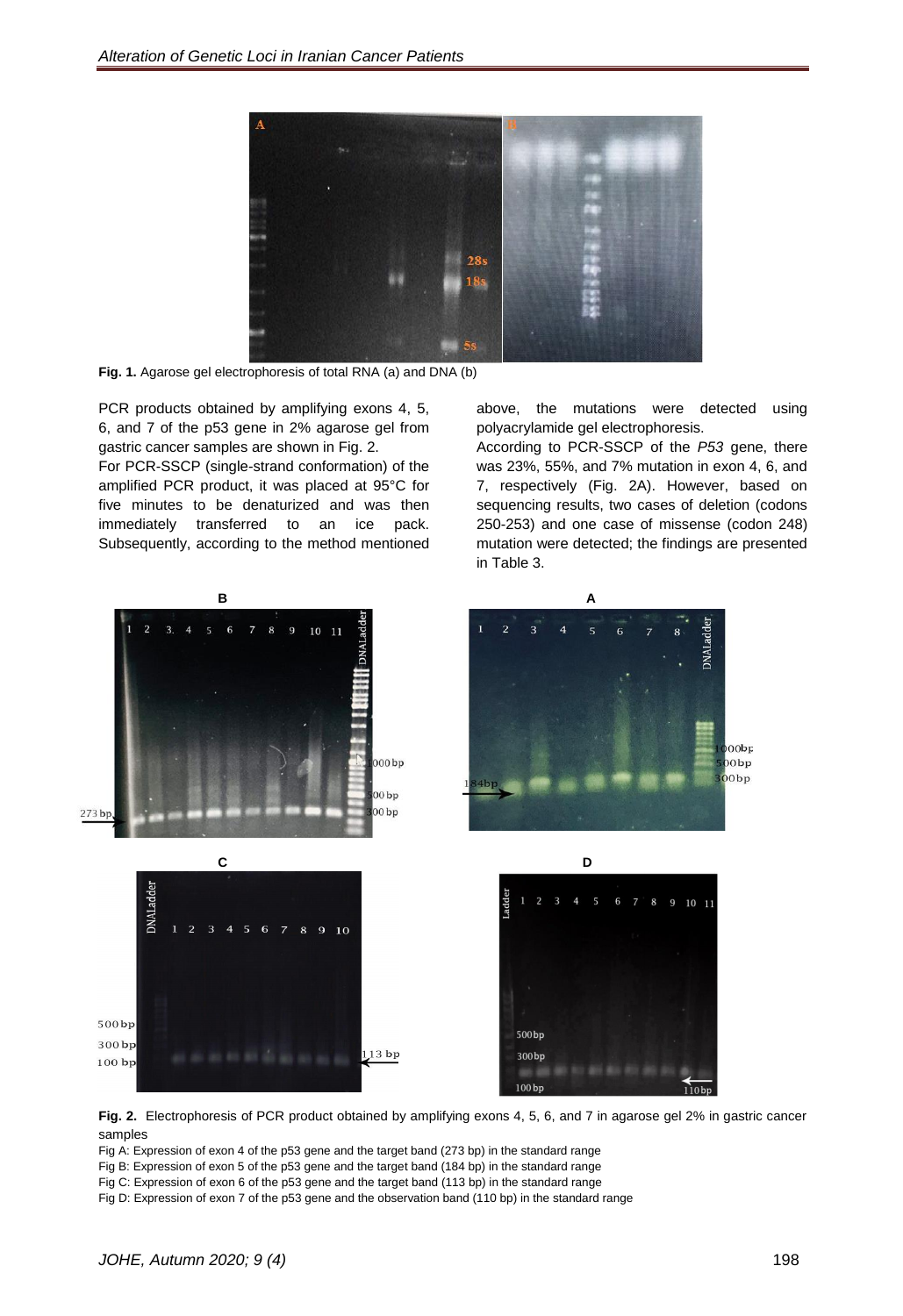

| Exon number | Type of mutation | Sequence change       | Codon number |
|-------------|------------------|-----------------------|--------------|
|             | Deletion         | <b>CCATCCTCA</b>      | 250-253      |
|             | Missense         | $CGC \rightarrow CAG$ | 248          |

On the other hand, the quality of the desired band of the P53 and Mical2 gene was observed on polyacrylamide gel (12%) (Fig. 3).

In the present study, to investigate the molecular

basis for analyzing gastric cancer's pathogenesis, sequencing was used to evaluate the changes in P53 exons between tumors and matched normal samples (Fig. 4).





**E**



**Fig. 3.** Silver stained polyacrylamide gel showing the PCR-SSCP pattern of P53 exons and MICAL2 gene to confirm results and possible gene mutations (the case is in both normal and tumor tissues)

Fig A: Targeting Band (273 bp) for Exon 4 of the P53 gene

Fig B: Targeting Band (184 bp) for Exon 5 of the P53 gene

Fig *C*: Targeting Band (113 bp) for Exon 6 of the P53 gene

Fig *D*: Targeting Band (110 bp) for Exon 7 of the P53 gene

Fig *F*: Targeting Band (209 bp) for the MICAL2 gene

In Fig. 3A & B, wells 1, 3, 5, and 7 were healthy samples, and wells 2, 4, 6, and 8 were tumorous specimens.

In Fig. 3C & D, wells 1, 3, and 5 were healthy samples, and wells 2 and 4 were tumorous specimens.

In Fig. 3E, wells 1, 3, 5 were healthy samples, and wells 2.4,6 were from tumorous specimens.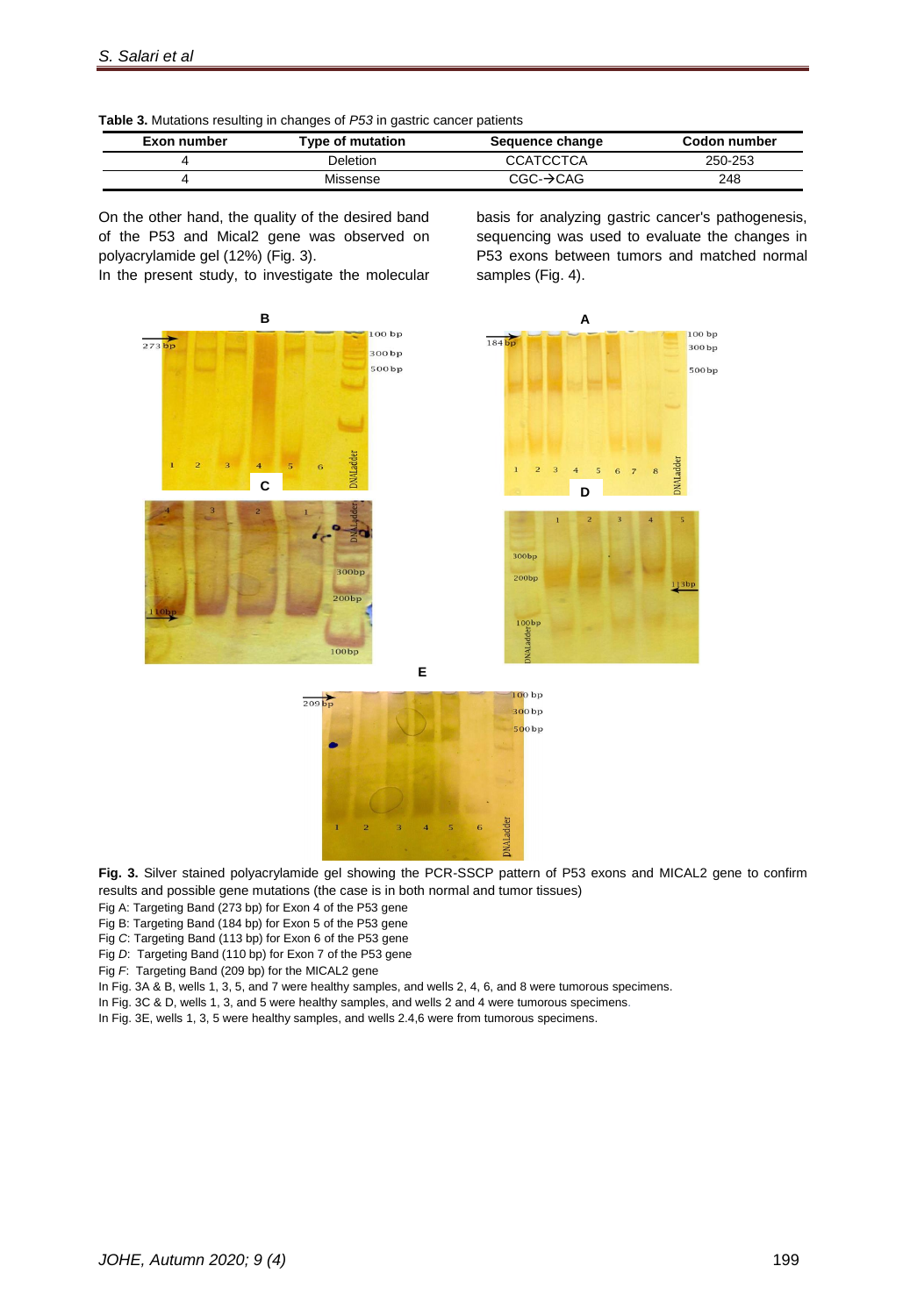

**Fig. 4.** PCR-SSCP sequencing of Exons 4, 5, 6, and7 of the p53 gene to determine the type of mutation

Amplifying and melting curve analysis of real-time PCR for MICAL2, Bax, BCL2, and β-Actin genes showed that the amplification had been achieved with appropriate performance (Fig. 5A).

Results of the melting curve for each primer indicated that they acted as specific shapes, with no non-specific patches and secondary structures (Fig. 5B).



**Fig. 5A**. Diagram for the amplification of RT-qPCR genes

**Fig. 5B**. Melting curve of RT-qPCR genomes proving each peak as a PCR product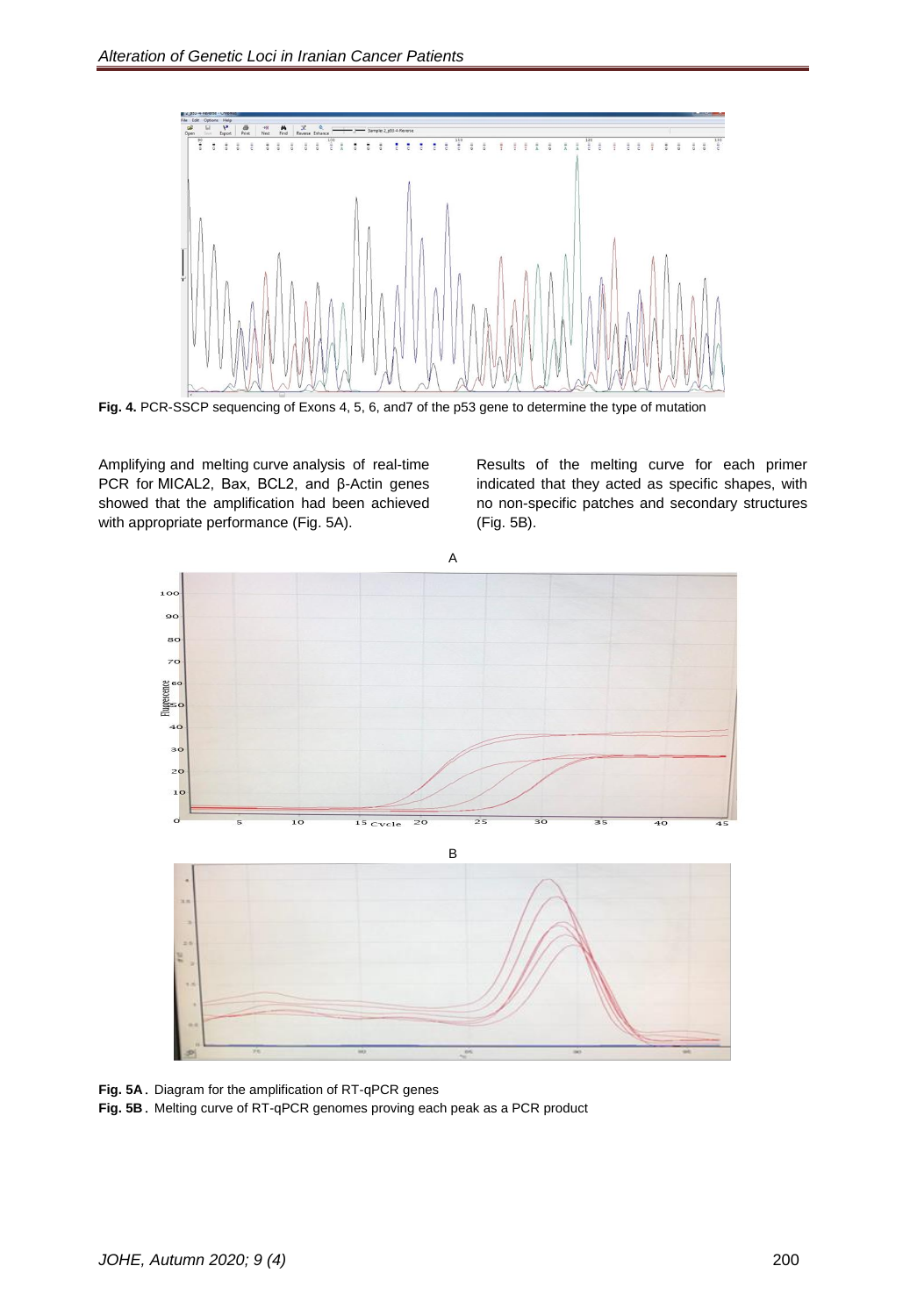According to the results of the RT-qPCR method (evaluating and measuring the expression of BAX, Bcl-2, and MICAL2 genes), the increase in MICAL2 gene expression in tumor tissue was 2.2 fold compared to that of healthy tissue, and Bcl-2 gene expression was 1.54 fold relative to that of healthy tissue. The reduction in Bax gene expression in tumor tissue was 0.87 fold compared to normal tissue (Fig. 6A). Using RT-qPCR, expression results of exons 6 and 7 from the p53

gene on tumor and adjacent normal tissues in gastric cancer patients indicated the increase in p53 gene expression of gastric tumor tissue to be significantly higher than that of healthy. According to this research findings, the expression of exon 6 of the p53 gene in tumor tissue was 2.04 fold compared to the healthy one; also, the expression of exon 7 of this gene and tumor volume was 3.11 fold relative to that of normal (Fig. 6B).



**Fig. 6A.** Expression diagrams of BAX, BCL2, and MICAL2 genes by RT-qPCR (p<0.05) **Fig. 6B.** Expression diagrams of exons 6 and 7 of the p53 gene by the RT-qPCR Method

#### **Discussion**

Cancer is a long-term process occurring as a result of abnormal changes in various genes and imbalances in the mechanisms regulating the cell cycle [\[1\]](#page-10-0). The pathogenesis of cancer is dependent upon several basic factors, including unchecked cell growth, invasion, angiogenesis, metastasis, and resistance to apoptosis. If one or more of these factors are prevented, cancer cells' growth rate and pathogenicity are decreased [\[3\]](#page-10-2). Meanwhile, apoptosis is a physiological process that controls the number of cells in tissues and

organs, and each cell has genetic factors capable of directing it towards programmed cell death. Apoptosis also regulates cell differentiation and immune responses. Extracellular factors, including various cellular stresses, regulate different apoptotic pathways [\[7\]](#page-10-6). A number of proteins, including P53 and BCL2, are involved in apoptosis induction. The former is implicated in regulating several pro-apoptotic genes, being activated in irreversible damage to DNA to induce the apoptosis process. Inactivation of P53 is an important indicator of several cancers [20, 21]. On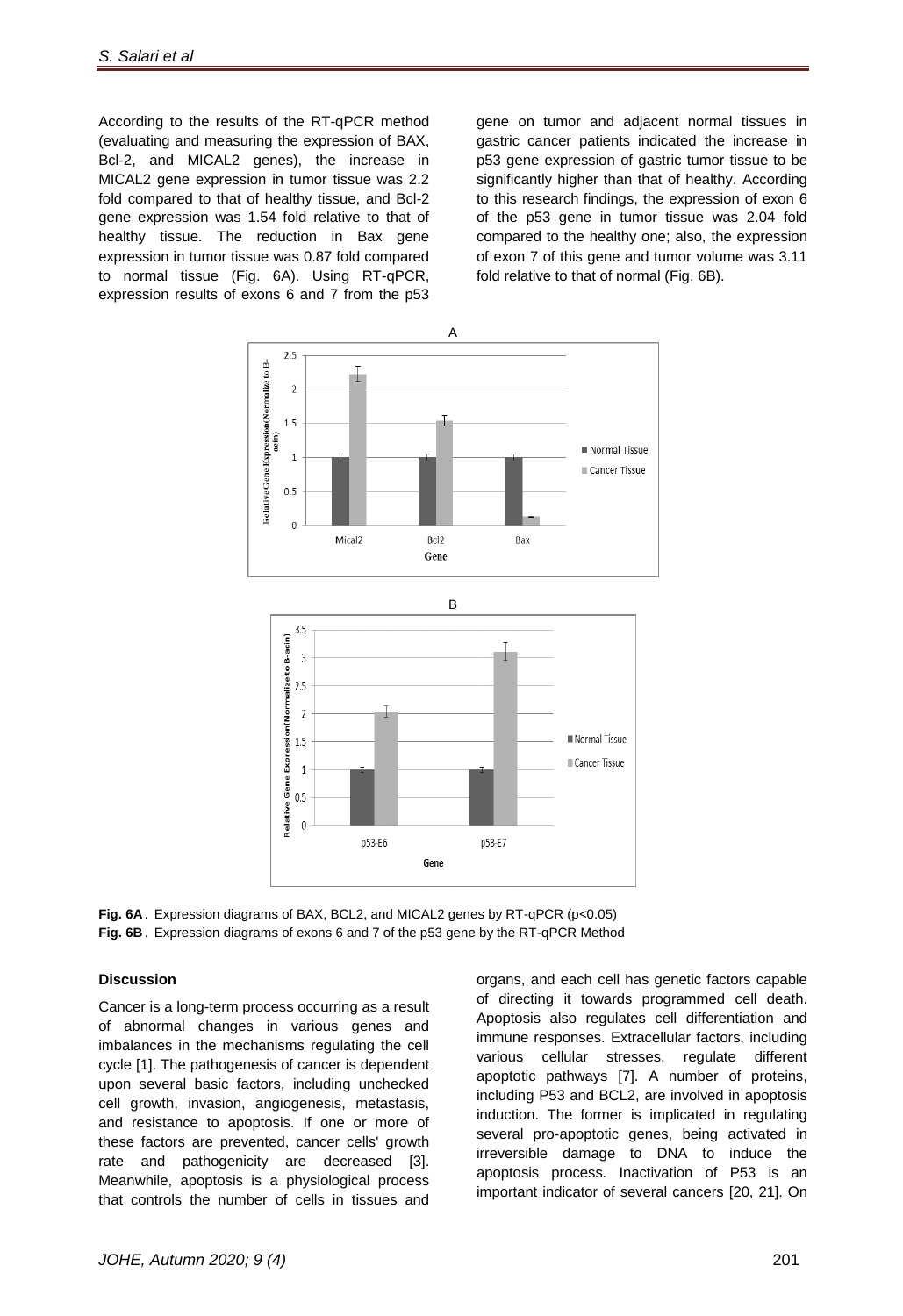the other hand, the product of the *MICAL2* gene controls epithelial – to – mesenchymal transition (EMT) in human cancer tissue and catalyzes the oxidation and reduction reactions of actin, causing the instability of F-actin in the cytoskeleton. Overexpression of this gene was first observed in epithelial cells of gastric and renal cancers [\[13\]](#page-10-12), causing EMT in cancer metastasis [\[14\]](#page-10-13). Therefore, the extent of the change in the *MICAL-2* gene is examined, which can simultaneously cause EMT in gastric tissues. Accordingly, the rate of *MICAL-2* gene change can be studied simultaneously with the invasion rate of cancer cells into other tissues, which is referred to as metastasis. Diagnosis of gastric cancer in the early stages is definitely associated with a better response to treatment. In the present study, the mutations of *P53* and *MICAL2* genes were distinguished using the SSCP-PCR technique. Detection of mutations in *P*53 and *MICAL*-2 genes greatly contributes to understanding the genetic mechanism of gastric cancer onset and progression, investigation of mutations causing disease in carriers, and referral to pre-marriage and pre-pregnancy genetic counseling centers, resulting in timely diagnosis and treatment. Moreover, the search for MICAL2 gene mutation can help faster molecular detection of gastric cancer to determine the metastasis stage for its more effective prevention in the carriers. The sensitivity of the SSCP method is dependent upon environmental conditions and the expertise of the researcher, possibly leading to differences in results. There have been few Iranian studies concerning P53 gene mutations in cancer, most of which have been conducted using the PCR-SSCP method, reporting 19-43% mutation rates; however, DNA sequencing as a sensitive method has not been used for this purpose. A change in codon number 432 has been introduced as a hotspot in gastric and esophageal cancers [22, 23]. In this research, PCR-SSCP was used to determine the changes in *P*53 and *MICAL2* genes. Afterward, to confirm the results and possible mutations of these genes at the DNA level, the SSCP technique was applied, followed by sequencing to confirm the mutation probability. The findings indicated (based on the PCR-SSCP method) a 23% mutation in exon 4, 15% in exon 5, 15% in exon 6, and 7% in exon 7. However, according to sequencing results, there were two cases of deletion (codons 250-253) and one case of missense (codon 248) mutation. In this research, the expression of exons 6 and 7 of the P53 gene was investigated using the RT-PCR method on tumor tissue and its adjacent healthy tissue among gastric cancer patients. The results

showed the expression of the p53 gene in gastric cancer patients to be significantly higher than that in healthy people. There have been extensive investigations on the association between the p53 gene and cancer, according to which the gene mutation rates are different depending on the geographical location of the patients. Based on the research findings, the expression of exon 6 of p53 gene was 0.38% and 2.04% in healthy subjects and patients with tumor, respectively. The expression of exon 7 of p53 gene in healthy subjects and patients with tumor was 0.47% and 3.11%, respectively. The results of this study are in line with those of Sanchulli et al., who showed that the expression of p53 gene was increased in esophageal cancer patients [\[10\]](#page-10-9). In a study by Meng et al. on breast cancer, 61% mutation in exon 5-8 of *P*53 gene was observed [\[11\]](#page-10-10). Based on Shiao research in Italy, there was 66% mutation in *P*53 genes of gastric cancer patients [\[12\]](#page-10-11). However, according to Uchino et al., 25% and 42% mutation rates were observed in primary and advanced stages of gastric cancer, respectively [20]. Abbasi et al. examined the expression of *P53* and *HER-2* gene mutations on tissue samples prepared from patients with gastric cancer using immunohistochemistry (IHC). They showed a direct correlation between gastric cancer histology grade and mutation in P53, as well as between the disease stage and increased HER-2 expression indicating the prognostic value of these two markers in patients with gastric adenocarcinoma [\[21](#page-11-1)]. In 2005, Golmohammadi et al. assessed the frequency of mutations in exon 6 of the P53 gene in patients with colorectal cancer in Isfahan province using PCR-SSCP. According to their results, from 40 samples studied, 9 cases (22.5%) were in the rectal region, and 31 (77.5%) were in different parts of the large intestine. In seven samples (17.5%), the exon 6 mutation of the P53 gene was observed but was not detected in 33 samples (82.5%). This research showed the exon 66 mutation of the *P53* gene among the most common exon mutations in colorectal cancers in Isfahan [22]. An investigation was conducted by Maehare et al. in 1999 using immunohistochemistry and monoclonal antibodies on prognostic importance of P53 protein expression in tumor tissues of gastric cancer patients. They concluded that P53 expression was closely related to the advanced gastric cancers and had a poor correlation with prognosis after gastric cancer surgery [23]. In the study of Joushaghani et al., mutations of the P53 gene were examined in 44 biopsy samples from gastric cancer patients in Tehran health centers using PCR-SSCP. After PCR and sequencing the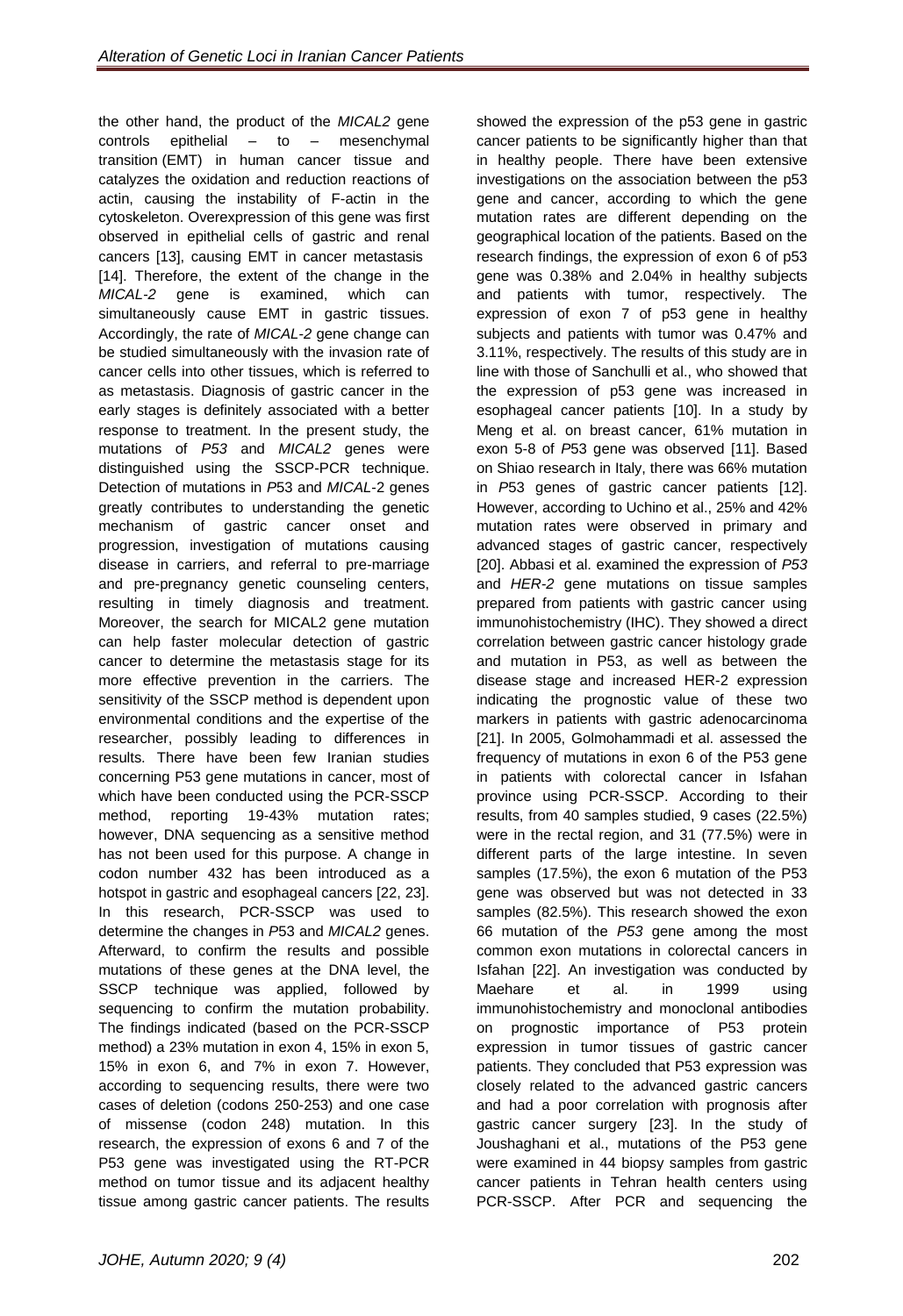desired gene, it was found that the mutation rate of the P53 gene was 20.5% in gastric cancer, indicating the average frequency of P53 mutation in the studied population [24]. However, Luinetti et al. reported a 26% mutation rate in the P53 gene even in advanced gastric cancer [25]. As noted above, the rise in tumor grade from I to III increases the rate of positive P53 marker. In a survey by Honda et al., the expression rate of the P53 marker was increased with increasing tumor grade [26]. In similar researches conducted by Yamashita et al. in Japan and the University of Dublin (Ireland) using PCR-SSCP, the mutation rate in exon 6 of the P53 gene was increased in higher tumor grades [27, 28]. In a study by Colomer et al. in Spain (2003), P53 gene expression was negative in 29 out of 100 cases of colorectal cancer using immunohistochemistry; however, the PCR-SSCP method detected mutation in 15 cases, confirming the reliability of the method used in the present study [29]. Subsequently, the expression of *BCL-2* and *Bax* genes was examined on tumor tissue and adjacent unaffected tissue in gastric cancer patients residing in Kerman by Real-Time RT-qPCR. Changes in the expression of these genes are of high importance and lead to the inactivation or dysfunction of proteins encoded by each. Real-Time RT-qPCR was used in the current research to study and measure the expression of *BAX* and *BCL2* genes, which showed a 2.2% increase in the expression of the Bcl-2 gene and a 0.87% decrease in the rate of Bax gene expression. Koshida et al. revealed a clear relationship between apoptotic pathways and cell division with the expression of *BCL2* and Bax genes; however, such association could not be used as a specific biological factor to predict the prevention of invasive cancers [30]. Mro'zek et al. (2003) examined the expression of *BCL2* and *BAX* proteins, as well as mutations in their genes. The outcome of their study showed that mutation in *BAX* was a prominent feature of the tumor; however, unexpectedly, the mutation in p53 was not observed in unstable tumors. Also, the combined mutation of p53 and Bax genes was considered as a key regulator in the mitochondrial apoptosis pathway but a poor clinical prognostic factor for cancer [31]. Alan C. Taylor et al. stated that the correlation between p53 and oncoproteins for the induction of apoptosis depended on the expression of specific oncoproteins. In addition, the induction of Bax gene is necessary for mediator oncogenes; however, it is insufficient to increase p53-induced apoptosis [32]. Lima et al. (2008), in Brazil, found a close relationship between H. pylori and EBV infections with p53,

Bcl-2, Bax, and C-myc genes expression in gastric cancer. They concluded that gastric cancer could be created in a variety of ways; also, according to their results, H. pylori is likely to be involved in the apoptosis process, and EBV inhibits the mentioned genes [33]. In a study conducted in Poland by Gryko et al. on the expression of BID and Bcl-2 genes, it was concluded that Bcl-2 protein has a key role in the gastric cancer process and an increased level of this gene is associated with the progression of gastric cancer [34]. Ho et al., in their study (2012), demonstrated that the expression of MICAL1 and MICAL2 genes in the bladder cell line was significantly higher than that of normal cells [35]. Jalali et al. (2004) investigated the expression of the Bcl-2 gene for the prognosis of breast cancer. Using immunohistochemistry, they found no significant correlation between the expression of this gene and various stages of breast cancer; however, Bcl-2 was considered as an important factor in the prognosis of breast cancer [36]. The expression of the MICAL2 gene was evaluated by Mariotti using RT-PCR and immunohistochemistry, showing a high expression level of this gene in cancer cells at the early stages of tumor invasion [\[13\]](#page-10-12). Another study was performed by Zhou et al. on gastric cancer cells to investigate the association between Bcl-2 and Ki67 genes with age and gender, as well as metastasis stage of tumor cells. However, no significant difference was found between the expression of these genes with age and gender nor metastasis stage of tumor cells [\[17\]](#page-11-0). Ataei et al. in Mazandaran studied the expression of the *BCL2* gene in patients with gastric cancer. In this research, the samples were collected from healthy and tumor tissues, and the desired gene was amplified and assessed using the PCR method after DNA extraction. Although this gene is a key factor in regulating apoptosis and developing cancer cells, the results showed that the expression of the *BCL2* gene in tumor cells was significantly lower than in control samples, possibly due to the low number of cases [\[8\]](#page-10-7).

In the present study, the mean age of patients was 63 years. The most commonly affected age group was 59-69 years, and most patients were men. According to the pathologic findings of gastric cancer, the majority of patients had adenocarcinoma. Out of 50 patients with adenocarcinoma, 16.6% had the intestinal type, 10% the diffused type, and 73.3% the unknown type. Based on global studies, adenocarcinoma is the most common form of gastric cancer [\[6\]](#page-10-5). It should be noted that the intestinal type of gastric adenocarcinoma is the most frequent form of this cancer, which is a function of chronic inflammation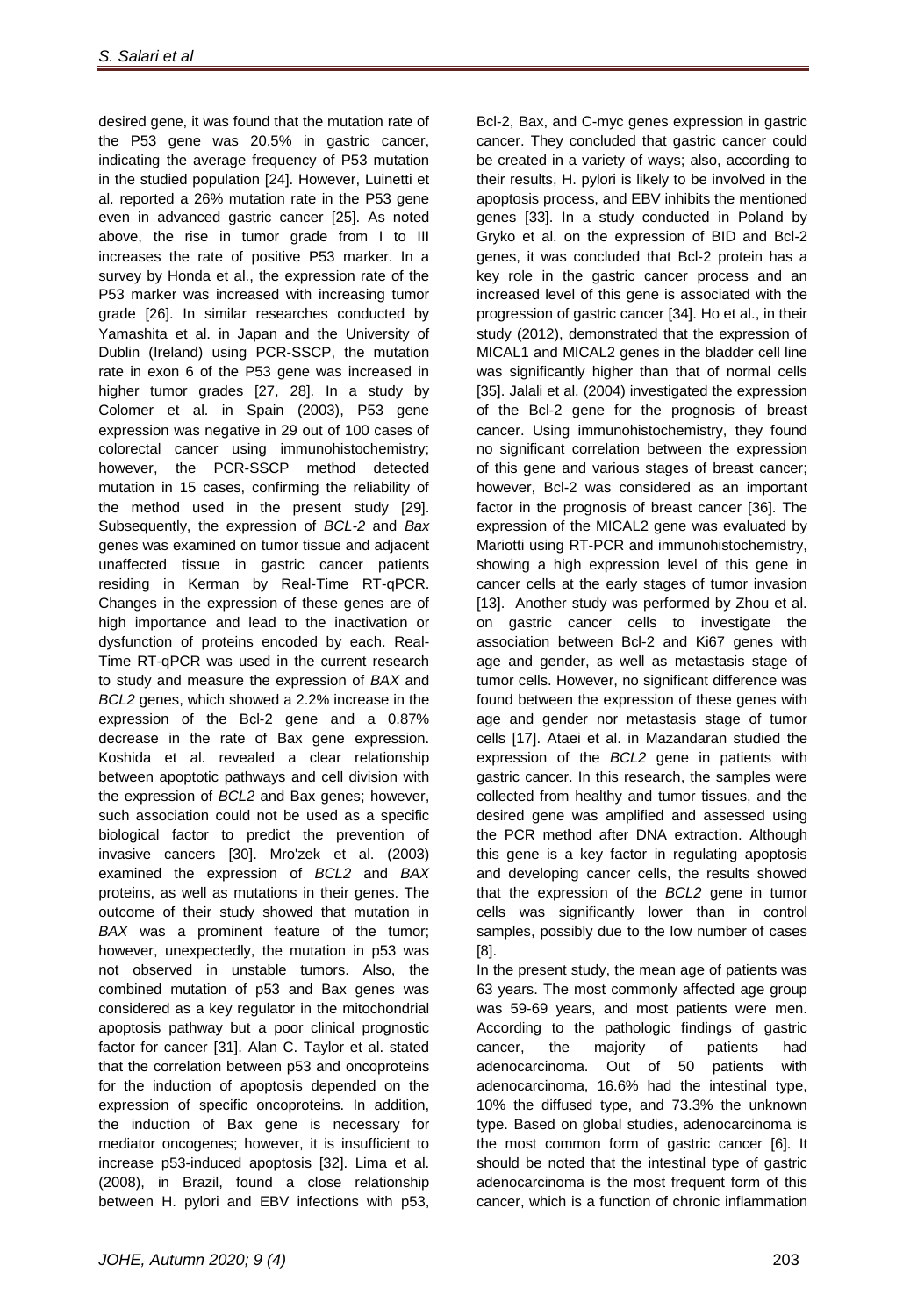due to H. pylori infection associated with chronic gastritis that causes atrophic gastritis, intestinal metaplasia, glandular dysplasia, and adenocarcinoma. Collectively, a gastric cancer diagnosis in the early stages is definitely associated with a better response to treatment. This study aims to determine the changes in the expression of *BAX* and *BCL-2* and distinguish the mutation in *P53* and *MICAL2* genes in patients with gastric cancer in Kerman. As the changes of *P53, MICAL-2, BAX,* and *BCL2* genes can cause the inactivation or dysfunction of the proteins encoded by each, the value of molecular analysis of these genes in patients is evaluated in patients with gastric cancer. Determining mutations of these genes contributes considerably to understanding the genetic mechanism of the onset and progression of gastric cancer, investigation of the disease-causing genes in carriers, and referral of patients to pre-marriage and pre-pregnancy genetic counseling centers for timely diagnosis and treatment of such cancer. Moreover, determining the mutations in *P53* and *MICAL2* genes can be effective for faster molecular diagnosis and metastasis stage detection for more efficient prevention of gastric cancer in carriers. In conclusion, the findings of the present study demonstrate that molecular monitoring of *P53, MICAL-2, BCL2,* and *BAX* genes allows early identification of patients with a remarkably higher risk of gastric cancer, possibly helping to define the probability of response to conventional chemotherapy regimens.

# **Conclusion**

The data suggest that the changes in the *BAX*, *BCL2*, *P53, and MICAL-2* genes play a key role in gastric cancer.

# **Acknowledgement**

This project was financially supported by a grant from the Rafsanjan University of Medical Science. We appreciate the cooperation of all the medical staff from Kerman hospitals, who kindly helped us collect samples and diagnose gastric cancer patients. This article is extracted from the thesis of Rafsanjan University of Medical Sciences, MSc of Clinical Biochemistry.

# **Conflict of interest:** None declared.

# **References**

<span id="page-10-0"></span>1. Weinberg R. The biology of cancer. 2<sup>nd</sup> ed. New York, United States: w. w. norton & company;; 2013.

- <span id="page-10-1"></span>2. Xu Gf, Zhang WJ, Sun Q, Xu X, Zou X, Guan W. Combined epithelial-mesenchymal transition with cancer stem cell-like marker as predictors of recurrence after radical resection for gastric cancer. World J Surg Oncol 2014; 12:368.
- <span id="page-10-2"></span>3. Kanda M, Kodera Y. Recent advances in the molecular diagnostics of gastric cancer. World J Gastroenterol 2015; 21(34):9838.
- <span id="page-10-3"></span>4. Malekzadeh R, Derakhshan MH, Malekzadeh Z. Gastric cancer in Iran: epidemiology and risk factors. Arch Iran Med 2009; 12(6):576-83.
- <span id="page-10-4"></span>5. Lajus TB, Sales RM. CDH1 germ-line missense mutation identified by multigene sequencing in a family with no history of diffuse gastric cancer. Gene 2015; 568(2):215-9.
- <span id="page-10-5"></span>6. De Vries AC, Kuipers EJ. Review article: Helicobacter pylori eradication for the prevention of gastric cancer. Aliment Pharmacol Ther 2007; 26 Suppl 2:25-35.
- <span id="page-10-6"></span>7. Yu Q. Restoring p53-mediated apoptosis in cancer cells: new opportunities for cancer therapy. Drug Resist Updat 2006; 9(1-2):19-25.
- <span id="page-10-7"></span>8. Mirmajidi SH, Ataee R, Barzegar A, Nikbakhsh N, Shaterpour M. Low Expression of the bcl2 Gene in Gastric Adenocarcinomas in Mazandaran Province of Iran. Asian Pac J Cancer Prev 2015; 16(14):6067-71.
- <span id="page-10-8"></span>9. Zhao D, Tahaney WM, Mazumdar A, Savage MI, Brown PH. Molecularly targeted therapies for p53-mutant cancers. Cell Mol Life Sci 2017; 74(22):4171-87.
- <span id="page-10-9"></span>10. Motalleb G, Sancholi S, Yegane Moghadam A, Talaee R. P53 gene expression evaluation in patients with esophageal cancer using reverse transcriptase real time polymerase chain reaction. Pajoohandeh 2015; 20(3):154-62.
- <span id="page-10-10"></span>11. Meng L, Lin L, Zhang H, Nassiri M, Morales AR, Nadji M. Multiple mutations of the p53 gene in human mammary carcinoma. Mutat Res 1999; 435(3):263-9.
- <span id="page-10-11"></span>12. Shiao YH, Rugge M, Correa P, Lehmann HP, Scheer WD. P53 alteration in gastric precancerous lesions. Am J Pathol 1994; 144(3):511-7.
- <span id="page-10-12"></span>13. Mariotti S, Barravecchia I, Vindigni C, Pucci A, Balsamo M, Libro R, et al. MICAL2 is a novel human cancer gene controlling mesenchymal to epithelial transition involved in cancer growth and invasion. Oncotarget 2016; 7(2):1808-25.
- <span id="page-10-13"></span>14. Vanoni MA. Structure-function studies of MICAL, the unusual multidomain flavoenzyme involved in actin cytoskeleton dynamics. Arch Biochem Biophys 2017; 632:118-41.
- <span id="page-10-14"></span>15. Zhou Y, Gunput RA, Adolfs Y, Pasterkamp RJ. MICALs in control of the cytoskeleton, exocytosis, and cell death. Cell Mol Life Sci 2011; 68(24):4033-44.
- <span id="page-10-15"></span>16. Ashida S, Furihata M, Katagiri T, Tamura K, Anazawa Y, Yoshioka H, et al. Expression of novel molecules, MICAL2-PV (MICAL2 prostate cancer variants), increases with high Gleason score and prostate cancer progression. Clin Cancer Res 2006; 12(9):2767-73.